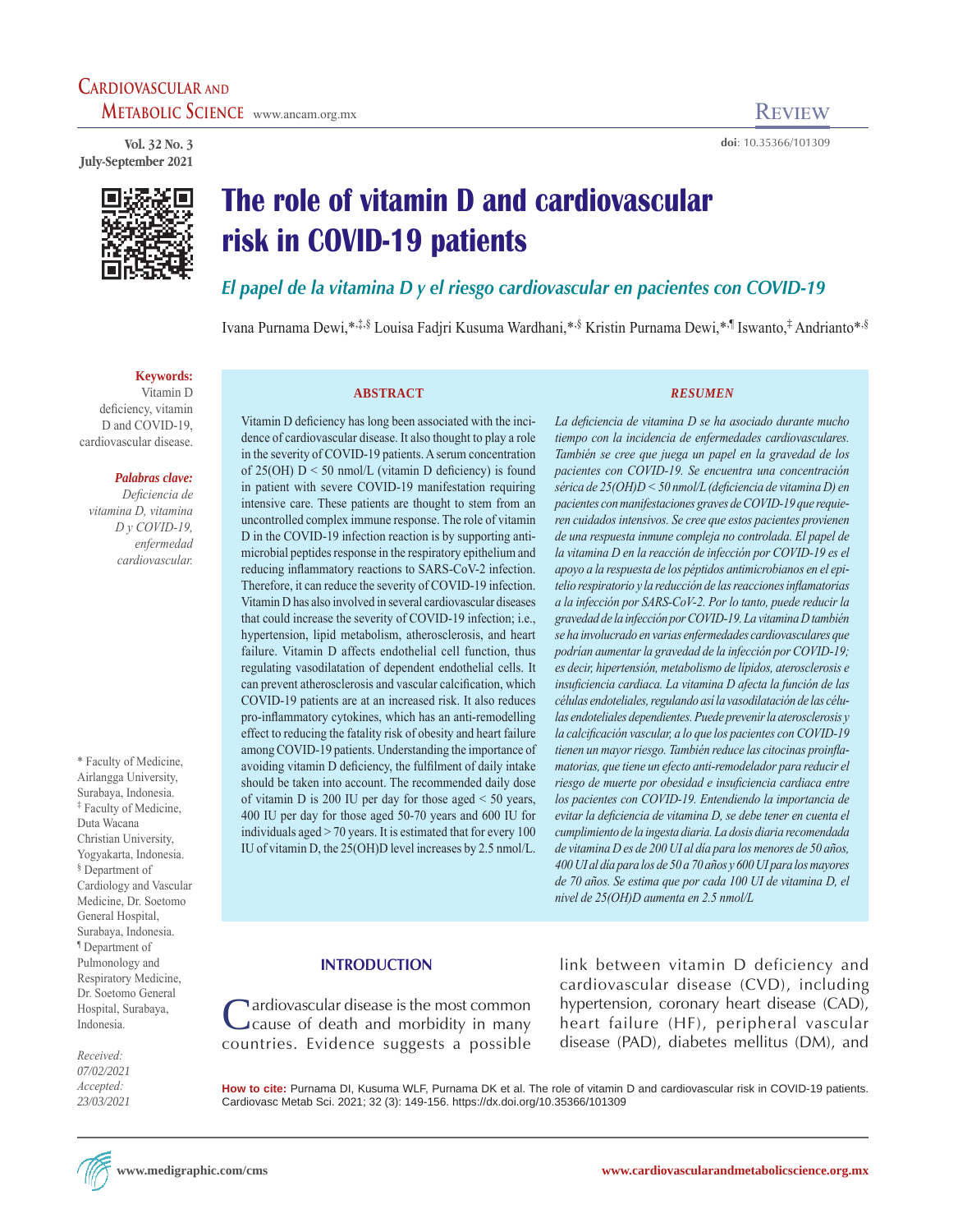metabolic syndrome.1,2 Vitamin D deficiency is associated with the prevalence and incidence of cardiovascular disease.3 Vitamin D acts as a bone bioregulator and mineral metabolism in the cardiovascular system. Vitamin D supplementation is beneficial for calciumphosphorus metabolism and affects myocardial contractility.

Vitamin D deficiency causes secondary hyperparathyroidism. Both primary and secondary hyperparathyroidism is associated with cardiovascular disorders. Secondary hyperparathyroidism further leads to increased insulin resistance and pancreatic β cell dysfunction, a predisposing factor for metabolic syndrome and DM. Secondary hyperparathyroidism also activates the reninangiotensin-aldosterone system (RAAS), increases blood pressure (BP), and causes left ventricular (LV) hypertrophy, which in turn causes apoptosis and fibrosis of the heart cells. Systemic and vascular inflammation, as well as an increased risk of atherogenesis, may also occur.4,5

Coronavirus disease 2019 (COVID-19) is an infectious disease of the respiratory system caused by the coronavirus SARS-CoV-2. Although the primary clinical symptoms are respiratory-related, many studies show a high prevalence of cardiovascular comorbidities in COVID-19 patients. $6$  Vitamin D is thought to play a role in the severity of COVID-19 patients. Studies show that vitamin D deficiency (serum concentration  $25(OH) D^7$  In this literature review, the discussion focuses on recent evidence, potential mechanisms, and the possible role of cardiovascular vitamin D supplementation, especially in COVID-19 patients.

## **VITAMIN D METABOLISM**

Vitamin D is one of the four fat-soluble vitamins required by the body. Vitamin D is a potent steroid vitamin made in the body from cholesterol through a process triggered by ultraviolet light (UVB) or sunlight. Whether made in the body or obtained from food, Vitamin D is the result of hydroxylation in the liver to the dominant form in the circulation, calcidiol or 25(OH)D. Calcidiol is then converted by rehydroxylation in the kidneys and tissues

to calcitriol or 1,25-dihydroxyvitamin D  $(12.5(OH), D)$ . Calcitriol, with a half-life of 15 hours, is the main active form of vitamin D.

Vitamin D deficiency (serum 25(OH)D 2D), binds to the vitamin D receptor (VDR). VDR is particularly prevalent in endothelium, vascular smooth muscle, enterocytes, and osteoblasts. $8,9$ In the cardiovascular system, VDR is found in the myocardium and endothelial cells.10 *In vitro*, vitamin D inhibits the proliferation and hypertrophy of cardiomyocytes.<sup>11</sup>

# **VITAMIN D PATHOPHYSIOLOGY AND CARDIOVASCULAR DISEASE IN COVID-19**

The pathophysiology underlying the clinical manifestations of COVID-19 infection is thought to stem from an uncontrolled complex immune response. SARS-CoV-2 binds to the angiotensin-converting enzyme 2 (ACE 2) receptor, which is expressed in the lungs, intestinal system, kidneys, and blood vessels. When SARS-CoV-2 binds to the ACE 2 receptor, there is a downregulation of ACE 2 activity and expression resulting in a disruption of the balance between ACE/ACE 2, which causes increased activity of angiotensin II (Ang II) and increased production of proinflammatory cytokines.<sup>12</sup>

Cytokines such as tumor necrosis factor α (TNF-α), interleukin (IL) 1β, IL-8, and IL-12 play important roles in the disease pathogenic cascade. The most important mediator of this cytokine storm is IL-6. IL-6 can be produced by immune system cells (B lymphocytes, T lymphocytes, macrophages, dendritic cells, monocytes, mast cells), stromal cells, and many non-lymphocyte cells, including fibroblasts and endothelial cells. IL-1β and TNF-α are key activators for IL-6 secretion.<sup>7</sup>

The role of vitamin D in the COVID-19 infection reaction is to support the production of antimicrobial peptides in the respiratory epithelium so that viral infections and the development of signs and symptoms of COVID-19 are lighter. In addition, vitamin D can also help reduce inflammatory reactions to SARS-CoV-2 infection. Changes in the regulation of the response to these inflammatory reactions, particularly RAAS, are characteristic of COVID-19, and excessive activation levels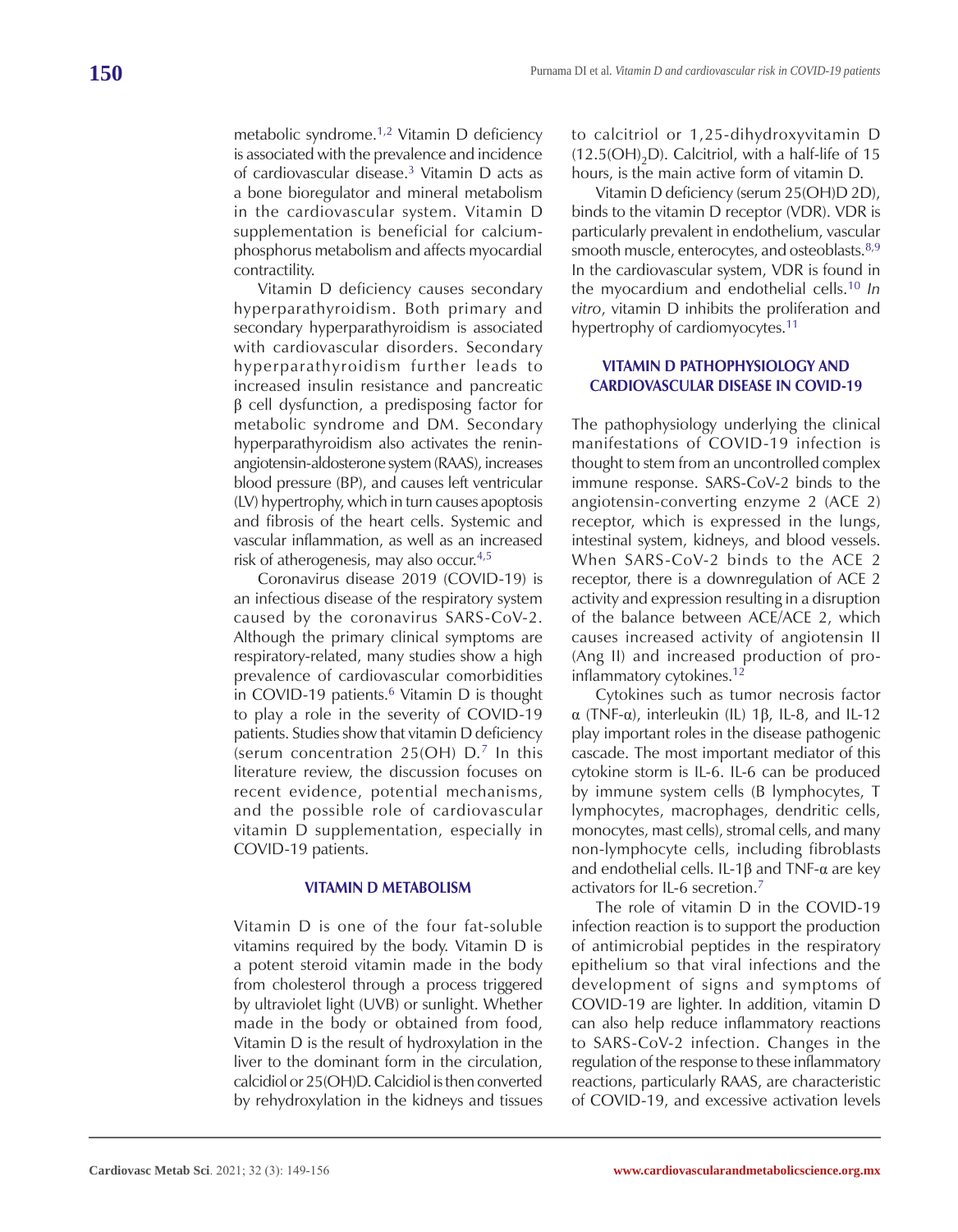are associated with a poor prognosis. Previous research identified an association between higher ACE 2 levels and increased COVID-19 morbidity outcomes.13

Several studies have demonstrated increased plasma renin activity, Ang II concentrations, and higher RAAS activity due to low vitamin D status. The same is true for renin activity which decreases with increasing vitamin D levels. There is an inverse relationship between circulating 25(OH)D and renin. Vitamin D is a negative regulator of renin expression and reduces renin expression by repressing the renin gene promoter's transcription activity.  $1,25(OH)_{2}D$  induced repression of renin gene expression is independent of Ang II feedback regulation. A permanent increase in renin levels with an increase in angiotensin I (Ang I) formation, indicating that in vitamin D deficiency, renin expression and secretion are increased in the early stages. This will increase fluid and salt intake and cause an increasing in BP. *Figure 1* provides a brief overview of vitamin D's impact on RAAS in COVID-19.14

Patients with chronic disease have a higher risk of death from respiratory infections. On the other hand, vitamin D deficiency is associated with an increased risk of various diseases, including CVD. Since preliminary studies on the relationship between hypovitaminosis D and COVID-19, vitamin D has been recognized as a potentially useful therapy for SARS-CoV-2 infection based on its anti-inflammatory and antithrombotic properties.15 Vitamin D, as an anti-inflammatory, can modulate nitric oxide (NO) production and inhibit endothelial protein expression for leukocyte adhesion. Meanwhile, as an antithrombotic, vitamin D plays a role in the downregulation of pro-thrombotic plasminogen activator inhibitor-1 (PAI-1) and thrombospondin-1 mRNA expression, as well as plays a role in the upregulation of thrombomodulin.15

## **Vitamin D and hypertension in COVID-19**

The renin-angiotensin-aldosterone system plays a crucial role in the pathogenesis of



**Figure 1:** An imbalance system of RAAS regulation will increase Ang II formation, renin synthesis, and inflammatory response. This is important in low vitamin D levels because vitamin D  $(1,25(OH),D)$  can combat this imbalance through a negative expression of the renin gene resulting in lower renin synthesis, independent of Ang II. If this counter-regulation is disrupted by ACE 2 dysfunction due to SARS-CoV-2 infection, the classic pathway becomes uncontrolled and increases the pro-inflammatory reaction and BP contributing to cardiovascular problems and acute respiratory distress syndrome (ARDS).<sup>14</sup>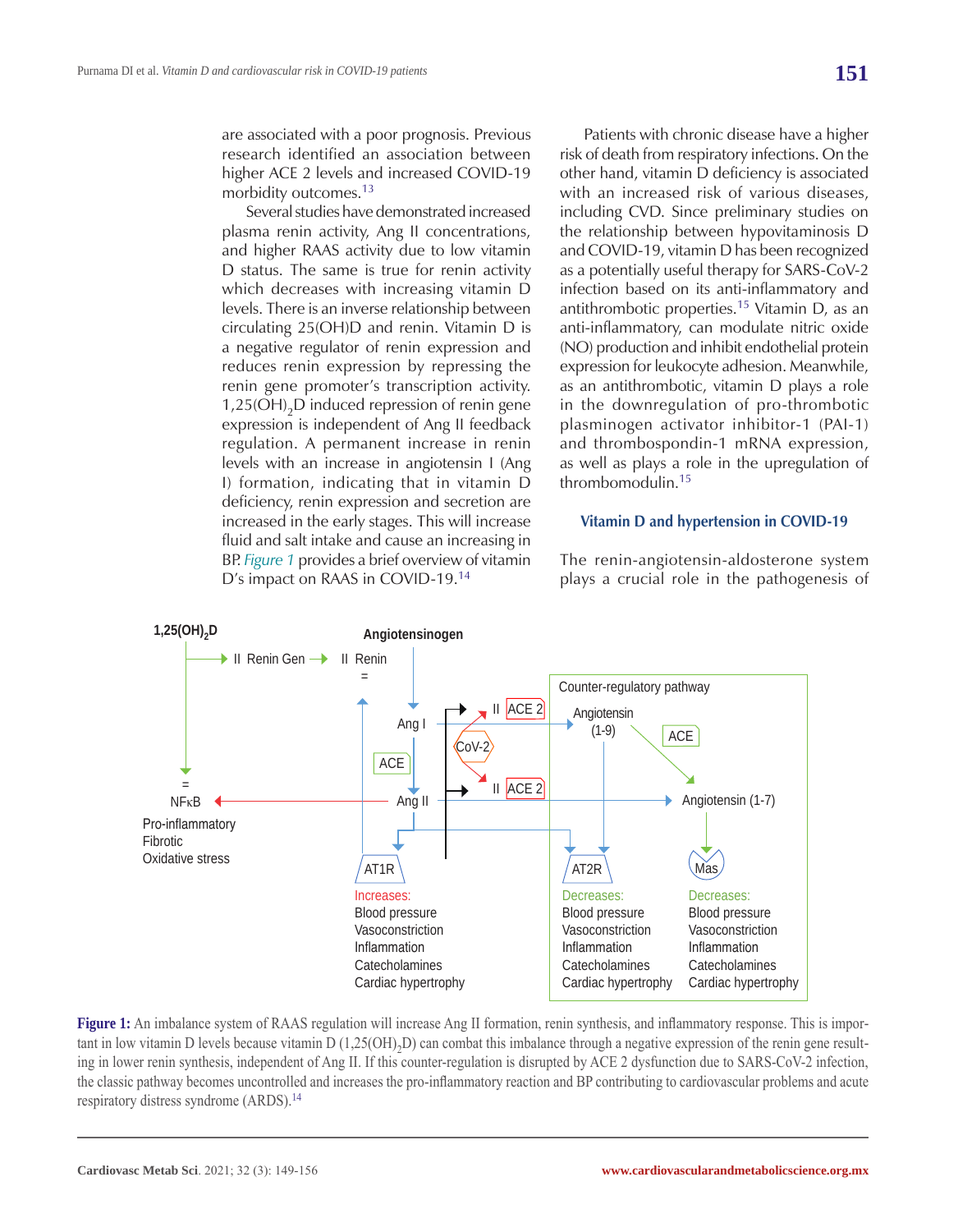the cardiovascular disease. Vitamin D plays RAAS regulation, and vitamin D deficiency predisposes to RAAS upregulation and smooth muscle cell hypertrophy and LV. Left ventricular hypertrophy is a known risk factor or marker for CVD.  $1,25(OH)_{2}D$  inhibits RAAS and can reduce BP. One study showed that UVB radiation from sunbathing three times a week for three months caused an almost 200% increase in 25(OH)D levels and a 6 mmHg decrease in BP in both systolic and diastolic BP. Vitamin D also affects endothelial cell function, regulating vasodilation of dependent endothelial cells.9,16,17 The risk factors for clinical severity of COVID-19 patients predicted based on C-reactive protein (CRP) levels with

# **Vitamin D and lipid/obesity metabolism in COVID-19**

low vitamin D levels  $(75 \text{ nmol})$ .<sup>14</sup>

The enzyme, 3-hydro-3-methylglutaryl coenzyme A (HMG-CoA) reductase, plays a key role in regulating cholesterol synthesis. Defay et al. found that the hydroxylation of vitamin D inhibited HMG-CoA reductase activity in lymphocyte stimulation with phytohemagglutinin. Experimental studies on multiple cells have shown that therapy with cholecalciferol (vitamin D3) and its metabolites,  $25(OH)D$ ,  $1,25(OH)2D$ , and 24,25-dihydroxycholecalciferol inhibits cholesterol synthesis due to inhibition of HMG-CoA reductase activity. Vitamin D deficiency can result in an abnormal lipid profile with increased peripheral insulin resistance and contributes to metabolic syndrome. Serum levels of  $1,25(OH)_{2}D$  were inversely correlated with very-low-density lipoprotein (VLDL) and triglycerides. Studies show that statin therapy can increase vitamin D levels, which is a nonlipid pleiotropic effect of statins.

Obesity is a risk factor for the clinical severity of COVID-19 infection. In a cohort study of 383 COVID-19 patients, patients with a BMI > 28 kg/m2 had a 142% risk of developing clinically severe pneumonia than patients with a normal BMI.<sup>14</sup> In the adipose tissue biopsy of obese patients, there is an increase in the number of macrophages contributing to the increase in cytokines such as IL-6, TNF-α, and IL-1β. This

increase in inflammation is associated with increased mortality.<sup>18</sup> Vitamin  $D$  is active in adipocyte cells and interacts with membrane phosphatase receptors and coregulatory nuclear proteins, participating in gene expression and cell signaling. Based on *in vivo* studies, vitamin D reduced levels of pro-inflammatory cytokines and chemokines in lipopolysaccharide-injected mice and obesity model mice. Vitamin D's antiinflammatory effect is mediated by inhibition of the NFκB and MAPK signaling pathways and decreased expression of the toll-like receptor (TLR).<sup>19</sup>

## **Vitamin D and coronary artery disease in COVID-19**

Vitamin D can be linked to CAD through its effects on BP, glycemic and parathyroid (PTH) control. In COVID-19 infection, elevated PTH levels increase intensive care risk compared to patients with normal PTH levels. Disruption of the PTH-vitamin D axis during the healing phase was also associated with a longer length of stay.<sup>20</sup> Low 25(OH)D and elevated PTH levels increase the risk of inflammation, indicated by elevated levels of CRP and IL-10. Administration of  $1,25(OH)_{2}D$  in vitamin D deficiency has been shown to reduce inflammatory biomarkers such as CRP and IL-10 in COVID-19 patients.<sup>17,21</sup> Vitamin D also has an effect on endothelial function and decreases vascular calcification. Vitamin D can prevent atherosclerosis and vascular calcification, directly affecting vascular smooth muscle cells (VSMCs). A multicentre study evaluating hospitalized patients with acute coronary syndrome (ACS) found that about 96% of patients had abnormal 25(OH)D levels.

The lowest level of 25(OH)D was around 17.8 ng/mL in the general population. This epidemiological study indicated that poor vitamin D status was associated with poor cardiovascular outcome.1,22 CAD is a prevalent condition in COVID-19 patients, ranging from 2.5-10% of cases with a mortality probability up to three times that of COVID-19 patients without clinical CAD.<sup>23</sup> In another study, COVID-19 patients experiencing mortality had clinical CAD  $(82\% \text{ vs } 55\%, \text{ p} = 0.02)$  as well as low levels of 25(OH)D (15.2 vs 18.9 ng/mL,  $p = 0.02$ ).<sup>24</sup>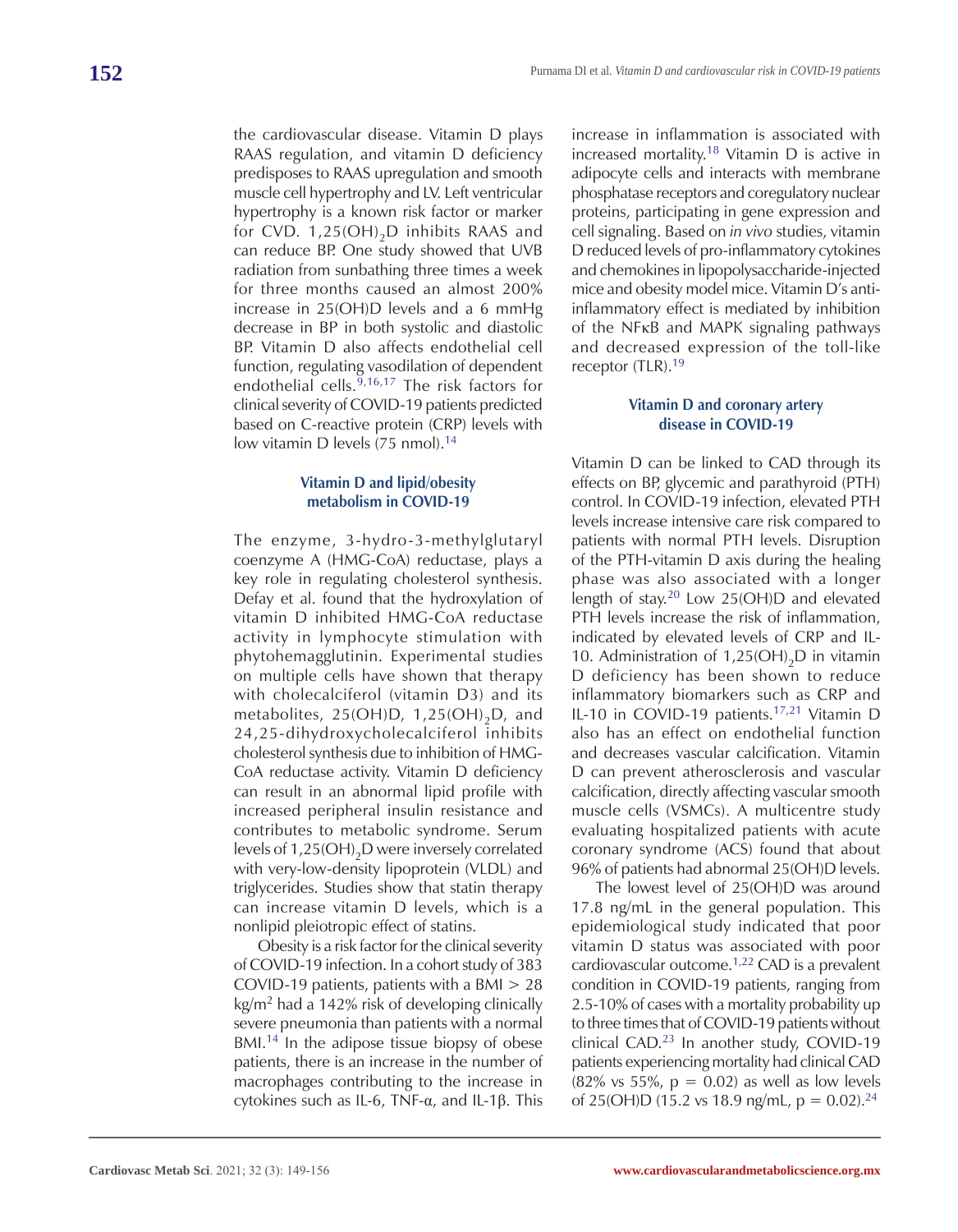#### **Vitamin D and heart failure**

Much evidence supports that calcitriol deficiency contributes to the severity of chronic heart failure (CHF).25,26 Some of the potential mechanisms that explain vitamin D's direct protective effect on heart failure include effects on myocardial contractile function, regulation of natriuretic hormone secretion, effects on extracellular matrix remodelling, reduction of LV hypertrophy, and regulation of inflammatory cytokines. Indirectly, vitamin D can also affect heart function by altering PTH and serum calcium levels.26 In uremic cardiomyopathy patients undergoing dialysis, treatment with 1- $\alpha$  hydroxyl cholecalciferol 1  $\mu$ g/day for six weeks resulted in decreased plasma parathyroid concentrations and increased shortening of fractional fibers on M-mode echocardiography.1

The causes of heart failure are not fully understood. In recent years, CHF's pathophysiological concept has changed from an isolated hemodynamic view to a more complex one; involving neurohormonal overactivation and increased concentrations of pro-inflammatory cytokines, such as TNF-α and IL-6. In particular, TNF-  $\alpha$  may contribute to the pathogenesis and progression of CHF. Therefore, measures to mitigate the adverse effects of TNF-α on CHF progression may be a promising therapeutic approach.27

Regarding COVID-19 infection, a study of 452 COVID-19 patients in Wuhan showed that patients with clinical severity had elevated levels of TNF- $\alpha$ <sup>28</sup> Increased cytokine TNF- $\alpha$  can cause septic shock and multi-organ failure, lead to myocardial damage and circulatory failure.<sup>29</sup>

# **SOURCES OF VITAMIN D AND NORMAL SERUM LEVELS**

The synthesis of vitamin D3 in the skin from sun exposure is the primary source (80-90%) of human vitamin D under natural conditions. Total-body sun exposure to at least 1 erythemal dose when wearing a swimsuit is equivalent to 250-500 g (10,000-20,000 IU) of vitamin D per day. Serum 25(OH)D is the major metabolite of circulating vitamin D and reflects vitamin D input from the synthesis in the skin and dietary intake. Serum levels of  $1,25(OH)_{2}D$ 

may be normal or even elevated in patients with vitamin D deficiency.

Vitamin D derived from the daily diet is small compared to the build-up in the skin but can be an essential vitamin D source in supplement form. Fish oil derived from salmon, mackerel, herring, and sardines is a rich source of vitamin D. Fortified milk and juices contain 100 IU of vitamin D per 8-oz. Daily dietary sources typically provide 2.5 g (100 IU) of vitamin D per day, and fortified foods can provide up to  $5-10$  g (200 to 400 IU) of vitamin D daily.<sup>30</sup>

Hernandez et al. showed that vitamin D deficiency was found in 82.2% of COVID-19 cases and 47.2% in the control population  $(p < 0.0001)$ . The serum 25(OH)D levels in COVID-19 patients were significantly lower than in the control population (13.8  $\pm$  7.2 ng/mL vs  $20.9 \pm 7.4$  ng/mL, p < 0.0001).<sup>22</sup> The most useful serum 25(OH)D level is at 30 ng/mL or 75 nmol/L. In COVID-19 patients, the goal of vitamin D therapy is to normalize vitamin D levels. Patients with vitamin D levels below 50 nmol/L should be treated until they reach a vitamin D level of at least 75 nmol/L.14 Vitamin D intoxication is indicated when the level of  $25(OH)D > 375$  nmol/L.<sup>31</sup>

Serum vitamin D levels may also be involved in determining the prognosis of COVID-19. Vitamin D deficiency has been shown to contribute to acute respiratory distress syndrome and the increased case mortality rates with age and populations with comorbid conditions such as hypertension and CVD, which have also been reported as low prognostic factors for COVID-19.12,22

# **DAILY INTAKE RECOMMENDATIONS, TOXICITY, AND VITAMIN D TESTING IN COVID-19**

In the United States, the recommended daily dose of vitamin D is 200 IU per day for those aged 70 years. It is estimated that for every 100 IU of vitamin D, the 25(OH)D level increases by 2.5 nmol/ $L^{32}$ 

Research by Ohaegbulam et al. on COVID-19 patients with vitamin D deficiency showed that patients with high doses of vitamin D supplementation (50,000 IU) showed shorter treatment times and duration of oxygen use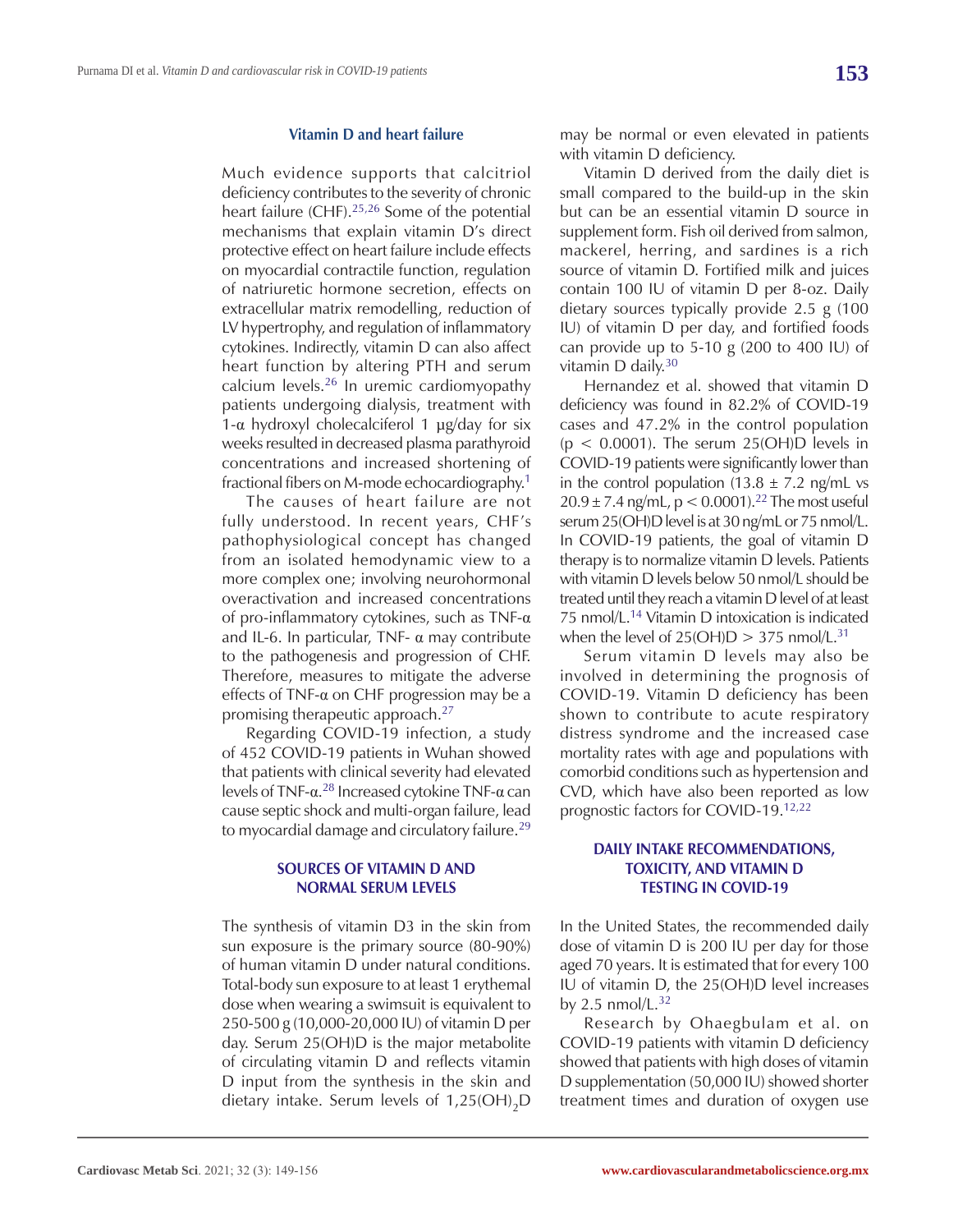than patients with standard-dose vitamin D supplementation  $(1,000 \text{ IU})$ .<sup>33</sup> This clinical evidence is also supported by decreased levels of CRP and lactate dehydrogenase (LDH). The protective effect of vitamin D supplementation was more significant in patients with serum 25(OH)D 25 nmol/L.<sup>34</sup> Another study showed high doses of vitamin D (250,000-500,000 IU) were safe for use in critically ill patients on ventilator support and was associated with a reduced duration of treatment.35 The study by Liu et al., provided vitamin D supplementation at a higher dose of 300,000 IU single dose by the oral or intramuscular route, taking into account the safety level of vitamin D supplementation and the rare toxicity. $36$  Whereas in the ongoing COVIT Trial study, COVID-19 patients were divided into two study groups, a group that took vitamin D at a single dose of 50,000 IU orally and the next group was given vitamin D with the highest dose of 400,000 IU orally a single dose.<sup>37</sup>

Vitamin D intoxication is very rare but can be caused by excessive consumption or too high a dose. Doses > 50,000 IU per day raise 25(OH)D levels to more than 375 nmol/L and are associated with hypercalcemia and hyperphosphatemia. A dose of 10,000 IU of vitamin D3 per day for up to five months usually does not cause toxicity. A case report showed that vitamin D 150,000 IU per day for 28 years and serum concentrations up to 1.126 nmol/L did not result in significant hypercalcemia side effects.<sup>1,38</sup> Vitamin D hypervitaminosis has been reported when supplementing with vitamin D at a dose of 500,000 IU with the effect of increasing the risk of falls and fractures in older women.<sup>39</sup> There are no studies related to hypervitaminosis of vitamin D in COVID-19 patients.

### **VITAMIN D AND MORTALITY IN COVID-19**

Numerous studies and meta-analysis studies suggest that vitamin D deficiency negatively affects survival, whereas supplementation decreases overall mortality. Regular intake of vitamin D supplements has been associated with reduced mortality. The relationship between baseline vitamin D status, vitamin D supplement dose and total mortality remains

to be investigated. Apart from CVD, vitamin D deficiency is associated with an increased risk of total mortality. Most studies on this topic have noted increased mortality in patients with low 25(OH)D concentrations. A metaanalysis in 6,853 patients showed increased PTH secretion, activation of RAAS, and decreased death risk. These findings are in line with the results of the RCT meta-analysis, in this Autier and Gandini report that vitamin D supplementation was associated with a significant reduction of 7% in total mortality.<sup>40</sup>

Another meta-analysis study showed that vitamin D deficiency has a significant correlation with the outcome and prognosis of COVID-19 patients.<sup>41</sup> A study in India by Sasikala et al., showed a positive correlation between vitamin D deficiency and mortality in COVID-19 patients.<sup>13</sup> Whereas in another study that measured the fatality rate of COVID-19 patients with and without vitamin D deficiency, it was found that patients with vitamin D deficiency had a fatality rate of 21% compared to patients without vitamin D deficiency of 3.1%.<sup>7</sup>

Studies related to the outcome of vitamin D supplementation in COVID-19 patients with vitamin D deficiency have not been widely studied. Studies related to respiratory tract infections showed a 64% reduction in the risk of developing respiratory tract infections after vitamin D supplementation (95% CI 0.49- 0.84;  $p = 0.0014$ .<sup>12</sup> One study on COVID-19 patients with a small sample size showed that giving high doses of vitamin D (50,000 IU) for five days had an effect on reducing the duration of treatment and oxygen supplementation; compared to patients receiving vitamin D therapy in standard doses (1,000 IU), where patients with high doses of vitamin D were able to achieve concentrations of  $\geq$  75 nmol/L while patients with standard doses were unable to achieve minimum levels of vitamin D concentrations.<sup>33</sup>

### **SUMMARY**

Vitamin D has various essential functions among RAAS regulation, as anti-inflammatory by reducing the production I of pro-inflammatory cytokines including  $L^{-6}$  and TNF- $\alpha$ , as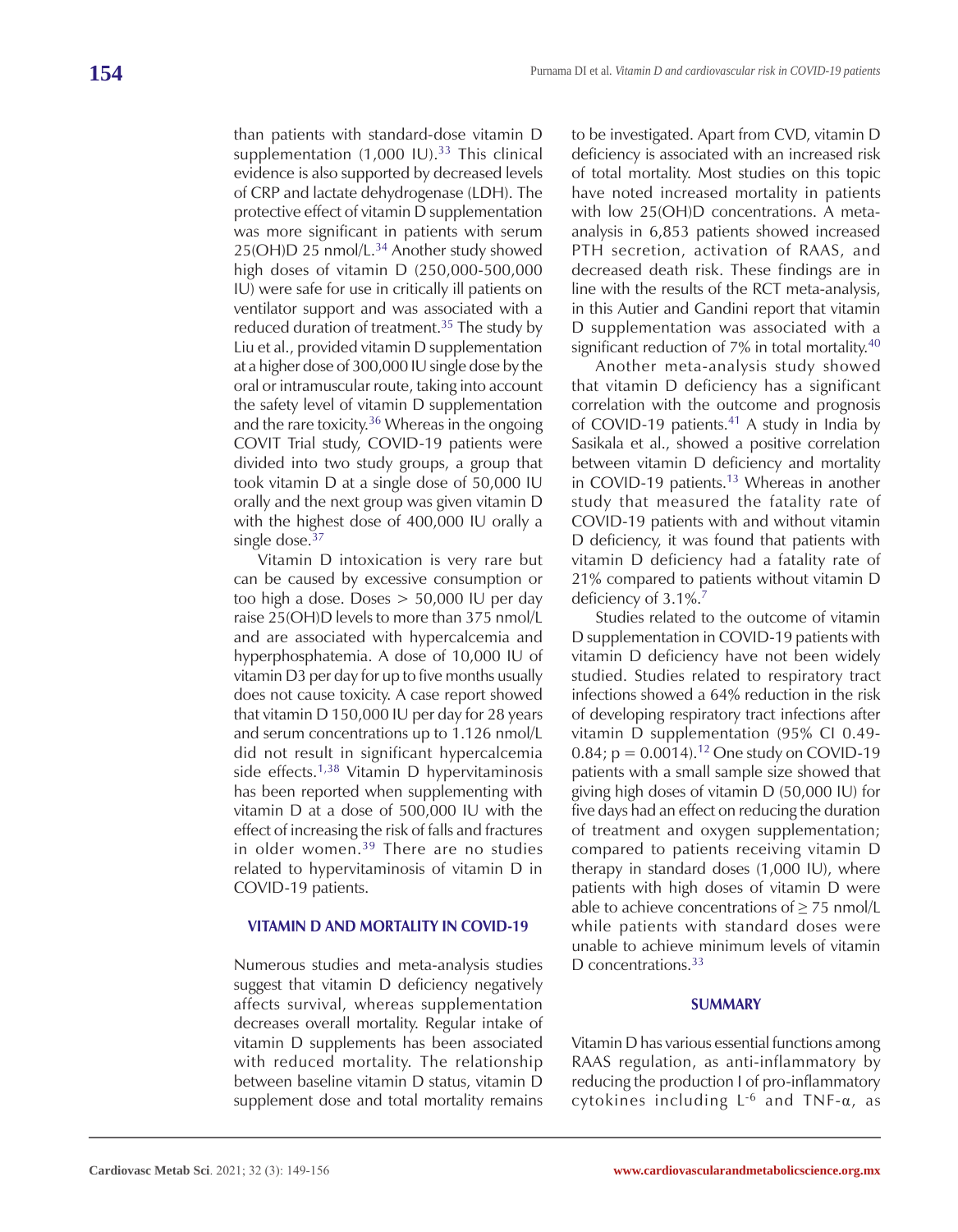antithrombotic, plays a role in lipid metabolism through inhibition of the enzyme HMG-CoA reductase, plays a role in heart function through PTH regulation, and calcium. Vitamin D deficiency is associated with cardiovascular events as well as an increased fatality rate in COVID-19 patients. Giving high doses of vitamin D is relatively safe, with case reports of hypervitaminosis are infrequent.

#### **REFERENCES**

- 1. Reddy Vanga S, Good M, Howard PA, Vacek JL. Role of vitamin D in cardiovascular health. Am J Cardiol. 2010; 106 (6): 798-805.
- 2. Elamin MB, Abu Elnour NO, Elamin KB, Fatourechi MM, Alkatib AA, Almandoz JP et al. Vitamin D and cardiovascular outcomes: a systematic review and meta-analysis. J Clin Endocrinol Metab. 2011; 96 (7): 1931-1942.
- 3. Al Mheid I, Patel R, Murrow J, Morris A, Rahman A, Fike L et al. Vitamin D status is associated with arterial stiffness and vascular dysfunction in healthy humans. J Am Coll Cardiol. 2011; 58 (2): 186-192.
- 4. Anderson JL, Vanwoerkom RC, Horne BD, Bair TL, May HT, Lappé DL et al. Parathyroid hormone, vitamin D, renal dysfunction, and cardiovascular disease: dependent or independent risk factors? Am Heart J. 2011; 162 (2): 331-339.e2.
- 5. Kestenbaum B, Katz R, de Boer I, Hoofnagle A, Sarnak MJ, Shlipak MG et al. Vitamin D, parathyroid hormone, and cardiovascular events among older adults. J Am Coll Cardiol. 2011; 58 (14): 1433-1441.
- 6. Shafi AMA, Shaikh SA, Shirke MM, Iddawela S, Harky A. Cardiac manifestations in COVID-19 patients-a systematic review. J Card Surg. 2020; 35 (8): 1988- 2008.
- 7. Jain A, Chaurasia R, Sengar NS, Singh M, Mahor S, Narain S. Analysis of vitamin D level among asymptomatic and critically ill COVID-19 patients and its correlation with inflammatory markers. Sci Rep. 2020; 10 (1): 1-8.
- 8. Holick MF. Vitamin D deficiency. N Engl J Med. 2007; 357 (3): 266-281.
- 9. Lee JH, O'Keefe JH, Bell D, Hensrud DD, Holick MF. Vitamin D deficiency. J Am Coll Cardiol. 2008; 52 (24): 1949-1956.
- 10. Lin L, Zhang L, Li C, Gai Z, Li Y. Vitamin D and vitamin D receptor: new insights in the treatment of hypertension. Curr Protein Pept Sci. 2019; 20 (10): 984-995.
- 11. Mozos I, Marginean O. Links between vitamin D deficiency and cardiovascular diseases. Biomed Res Int. 2015; 2015.
- 12. Chandran M, Chan Maung A, Mithal A, Parameswaran R. Vitamin D in COVID-19: dousing the fire or averting the storm? – A perspective from the Asia-Pacific. Osteoporos Sarcopenia. 2020; 6 (3): 97-105.
- 13. Sasikala T, Mukherjee B, Sahoo S, Sahoo AK. Vitamin-D deficiency as a predisposing cause for COVID-19. J Crit Rev. 2020; 7 (8): 2522-2526.
- 14. Biesalski HK. Vitamin D deficiency and co-morbidities in COVID-19 patients – A fatal relationship? NFS J. 2020; 20: 10-21.
- 15. Verdoia M, De Luca G. Potential role of hypovitaminosis D and vitamin D supplementation during COVID-19 pandemic. QJM. 2021; 114 (1): 3-10.
- 16. Stechschulte SA, Kirsner RS, Federman DG. Vitamin D: bone and beyond, rationale and recommendations for supplementation. Am J Med. 2009; 122 (9): 793-802.
- 17. Lavie CJ, Lee JH, Milani R V. Vitamin D and cardiovascular disease. J Am Coll Cardiol. 2011; 58 (15): 1547-1556.
- 18. Lockhart SM, O'Rahilly S. When two pandemics meet: why is obesity associated with increased COVID-19 mortality? Med J. 2020; 1 (1): 33-42.
- 19. Abbas MA. Physiological functions of vitamin D in adipose tissue. J Steroid Biochem Mol Biol. 2017; 165: 369-381.
- 20. Pizzini A, Aichner M, Sahanic S, Bohm A, Egger A, Hoermann G et al. Impact of vitamin D deficiency on COVID-19-a prospective analysis from the CovILD registry. Nutrients. 2020; 12 (9): 2775.
- 21. Guessous I, Bochud M, Bonny O, Burnier M. Calcium, vitamin D and cardiovascular disease. Kidney Blood Press Res. 2011; 34 (6): 404-417.
- 22. Hernández JL, Nan D, Fernandez-Ayala M, García-Unzueta M, Hernández-Hernández MA, López-Hoyos M et al. Vitamin D status in hospitalized patients with SARS-CoV-2 infection. J Clin Endocrinol Metab. 2021; 106 (3): e1343-e1353.
- 23. Loffi M, Piccolo R, Regazzoni V, Di Tano G, Moschini L, Robba D et al. Coronary artery disease in patients hospitalised with Coronavirus disease 2019 (COVID-19) infection. Open Heart. 2020; 7 (2): e001428.
- 24. De Smet D, De Smet K, Herroelen P, Gryspeerdt S, Martens GA. Serum 25(OH)D level on hospital admission associated with COVID-19 stage and mortality. Am J Clin Pathol. 2021; 155 (3): 381-388.
- 25. Zittermann A, Schleithoff SS, Gotting C, Dronow O, Fuchs U, Kuhn J et al. Poor outcome in end-stage heart failure patients with low circulating calcitriol levels. Eur J Heart Fail. 2008; 10 (3): 321-327.
- 26. Miller PD. Vitamin D, calcium, and cardiovascular mortality: a perspective from a plenary lecture given at the annual meeting of the American Association of Clinical Endocrinologists. Endocr Pract. 2011; 17 (5): 798-806.
- 27. Schleithoff SS, Zittermann A, Tenderich G, Berthold HK, Stehle P, Koerfer R. Vitamin D supplementation improves cytokine profiles in patients with congestive heart failure: a double-blind, randomized, placebocontrolled trial. Am J Clin Nutr. 2006; 83 (4): 754-759.
- 28. Ortiz-Prado E, Simbaña-Rivera K, Gómez-Barreno L, Rubio-Neira M, Guaman LP, Kyriakidis NC et al. Clinical, molecular, and epidemiological characterization of the SARS-CoV-2 virus and the Coronavirus Disease 2019 (COVID-19), a comprehensive literature review. Diagn Microbiol Infect Dis. 2020; 98 (1): 115094.
- 29. Tay MZ, Poh CM, Rénia L, MacAry PA, Ng LFP. The trinity of COVID-19: immunity, inflammation and intervention. Nat Rev Immunol. 2020; 20 (6): 363- 374.